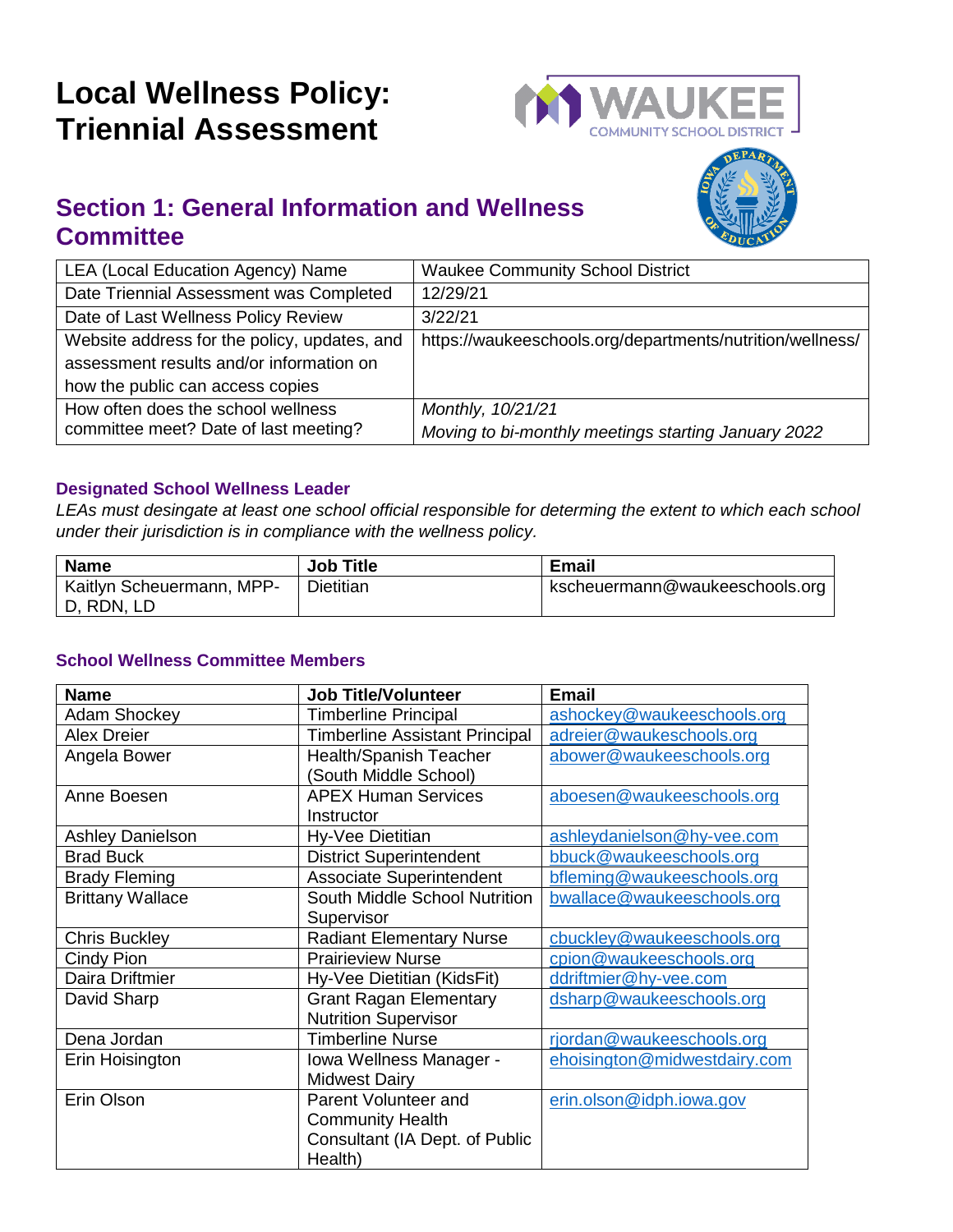| <b>Name</b>           | <b>Job Title/Volunteer</b>            | <b>Email</b>                |
|-----------------------|---------------------------------------|-----------------------------|
| <b>Heather Shaver</b> | <b>Shuler Nurse</b>                   | hshaver@waukeeschools.org   |
| <b>Jamie Seiler</b>   | <b>Brookview Elemetnary PE</b>        | jseiler@waukeeschools.org   |
|                       | Teacher                               |                             |
| Jeannie Allgood       | <b>Director of Nutrition Services</b> | jallgood@waukeeschools.org  |
| Jenny Gaskill         | <b>Waukee Middle School Nurse</b>     | jgaskill@waukeeschools.org  |
| Jo Hromatka           | <b>District Lead Nurse</b>            | mhromatka@waukeeschools.org |
| Kathleen Sender       | Waukee High School                    | ksender@waukeeschools.org   |
|                       | PE/Health Teacher, APEX               |                             |
|                       | <b>Human Services Instructor</b>      |                             |
| Kelli Vellinga        | <b>Woodland Hills Elementary</b>      | kvellinga@waukeeschools.org |
|                       | <b>Nurse</b>                          |                             |
| Kim Hunt              | <b>Waukee Elementary Nurse</b>        | khunt@waukeeschools.org     |
| Kirk Johnson          | <b>Chief Operations Officer</b>       | kjohnson3@waukeeschools.org |
| Laura Calvert         | <b>Waukee High School Family</b>      | lcalvert@waukeeschools.org  |
|                       | and Consumer Sciences                 |                             |
|                       | Teacher                               |                             |
| Lisa Spears           | <b>Maple Grove Elementary</b>         | Ispears@waukeeschools.org   |
|                       | <b>Nurse</b>                          |                             |
| Marie Simon           | <b>Timberline Health Teacher</b>      | msimon@waukeeschools.org    |
| Nate Grebner          | <b>Radiant Elementary Nutrition</b>   | ngrebner@waukeeschools.org  |
|                       | Superivsor                            |                             |
| <b>Terry Hurlburt</b> | <b>Associate Superintendent</b>       | thurlburt@waukeeschools.org |
| Wes Nyberg            | <b>Community Volunteer</b>            | drwes@waukeewellness.com    |

### **Section 2: Compliance with the Wellness Policy**

At a minimum, local wellness policies are required to include (verify all the following are included in the school wellness policy by checking the boxes below):

#### **Specific goals for:**

- $\boxtimes$  Nutrition promotion and education,
- $\boxtimes$  Physical activity, and
- ☒ Other school based activities that promote student wellness.
- ⊠ Standards and nutrition guidelines for all foods and beverages sold to students before, during and 30 minutes after the school day.
- $\boxtimes$  Standards for all foods and beverages provided, but not sold, to students during the school day (e.g., in classroom parties, classroom snacks brought by parents, or incentives).
- $\boxtimes$  Policies for food and beverage marketing that allow marketing and advertising of only those foods and beverages that meet the Smart Snacks in School nutrition standards.
- $\boxtimes$  Description of public involvement, public updates, policy leadership, and evaluation plan.

Another form of documentation for Section 2 is the [School Wellness Policy Checklist.](https://educateiowa.gov/sites/files/ed/documents/Wellness%20Policy%20Checklist_0.pdf)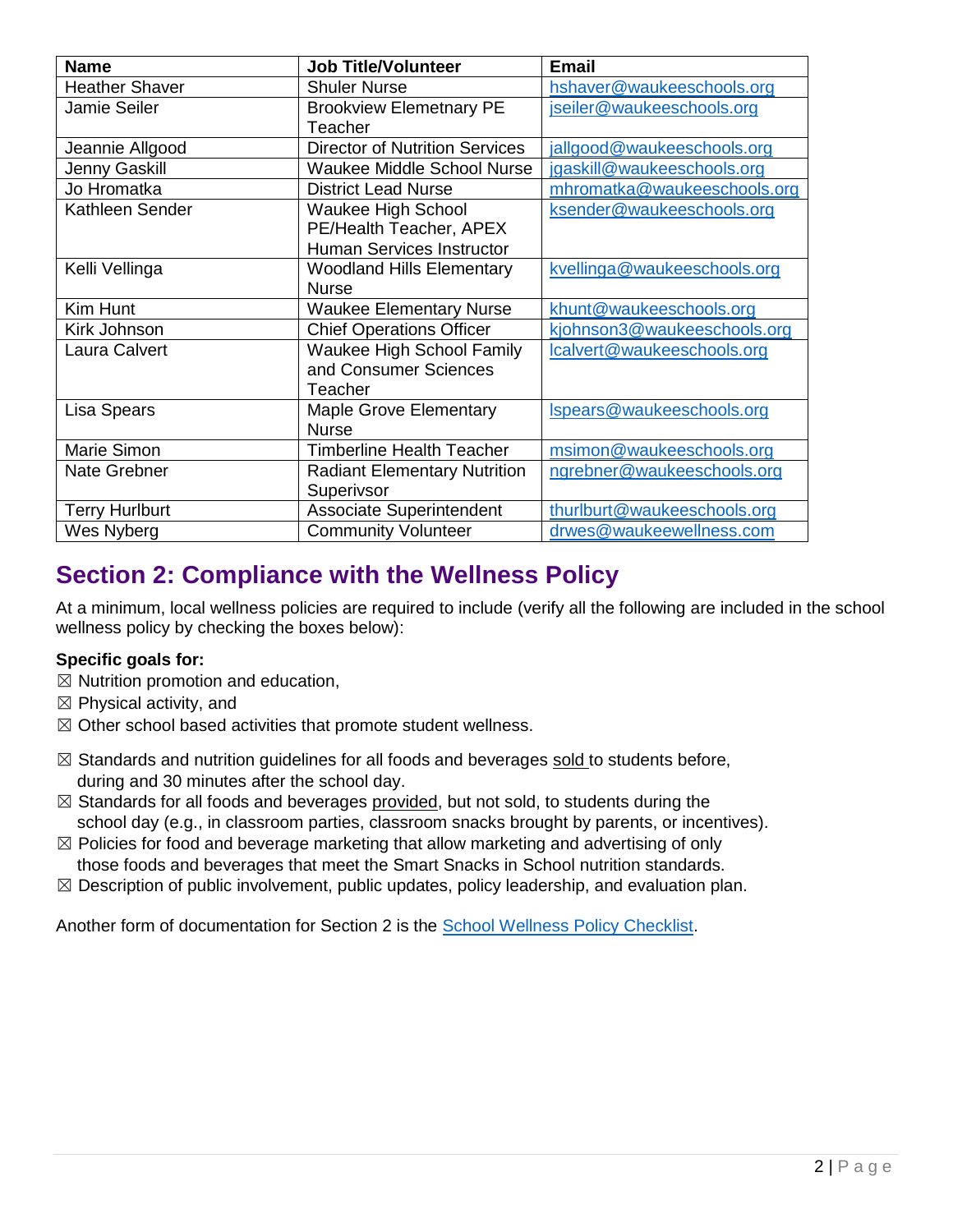## **Section 3: Comparison to Model School Wellness Policies**

The **Alliance for a Healthier Generation Model Policy** is to be used as a best practice guide.

Compare local wellness policy language with the model policy and identify areas where the language is comparable to the model policy and potential areas that can be strengthened.

|           | <b>Areas with Similar Language</b>                                 |           | <b>Potential Areas to Strengthen Language</b>                             |
|-----------|--------------------------------------------------------------------|-----------|---------------------------------------------------------------------------|
| $\bullet$ | Committee meets at least 4 times per                               | $\bullet$ | Committee membership represents all                                       |
|           | year - District committee meets monthly                            |           | school levels - We are working toward                                     |
| $\bullet$ | Community involvement - Several of our                             |           | having a building champion at each                                        |
|           | active members are from external                                   |           | school building that would be a liaison                                   |
|           | organizations related to wellness.                                 |           | between building-level activities and                                     |
| ٠         | <b>Nutrition</b>                                                   |           | district wellness committee                                               |
|           | School meals - District participates in<br>$\circ$                 | $\bullet$ | Evaluation - We need to work to have                                      |
|           | USDA child nutrition programs and                                  |           | more consistent evaluation measures for                                   |
|           | follows all federal guidelines for meal                            |           | buildings to make it clear if they are                                    |
|           | components and nutrition standards.                                |           | compliant with the policy. We have                                        |
|           | Farm to School - District has<br>$\circ$                           |           | explored options, including setting                                       |
|           | operated a district-wide Farm to                                   |           | benchmarks for achievement and having                                     |
|           | School program for past three years                                |           | buildings complete a "Wellness Report                                     |
|           | implementing school gardens in three                               |           | Card" that can be shared with the public.                                 |
|           |                                                                    |           | <b>Nutrition</b>                                                          |
|           | buildings, a district-wide Harvest of                              | $\bullet$ |                                                                           |
|           | the Month program, hands-on                                        |           | Merchandising of healthy options -<br>$\circ$                             |
|           | agricultural experiences in                                        |           | While this is not specifically written                                    |
|           | classrooms, and will provide<br>curriculum resources in work going |           | into our policy, this is an area where                                    |
|           | forward.                                                           |           | we could improve.<br>Time to eat and recess before lunch-                 |
|           | Menus are available online and                                     |           | $\circ$                                                                   |
|           | $\circ$<br>include nutrient content and                            |           | This is not in our policy and is                                          |
|           |                                                                    |           | currently out of our control. Recess                                      |
|           | allergens.                                                         |           | before lunch had been piloted                                             |
|           | Menus are created by a Registered<br>$\circ$                       |           | several years ago at one building.                                        |
|           | Dietitian.                                                         |           | Healthy celebrations - We are<br>$\circ$                                  |
|           | Accommodations are available for<br>$\circ$                        |           | continuing to work to find a balance<br>between "traditional" choices for |
|           | students with special dietary needs.                               |           |                                                                           |
| ٠         | <b>Staff Qualifications and Professional</b>                       |           | celebrations and healthy options.<br>Fundraisers - This has been          |
|           | Development - Supervisory staff and a                              |           | $\circ$                                                                   |
|           | second staff member at each building are                           |           | challenging for us to control with                                        |
|           | required to be ServSafe certified. Staff                           |           | many student groups in the district,                                      |
|           | complete SafeSchools training each year,                           |           | but we work to inform building<br>administrators that food sales to       |
|           | and supervisory staff complete additional                          |           | students must meet Smart Snack                                            |
|           | trainings throughout the year.                                     |           |                                                                           |
|           | Water - Cups of water are available                                |           | standards during the school day.<br>Nutrition education - We are working  |
|           | during lunch and students are allowed to                           |           | $\circ$<br>through our Farm to School                                     |
|           | carry water bottles throughout the day.                            |           |                                                                           |
|           | Competitive foods - All competitive foods                          |           | programming and curriculum                                                |
|           | follow Smart Snack standards.                                      |           | integration initiative to promote                                         |
|           | <b>Physical Activity</b>                                           |           | healthy habits and wellness.                                              |
|           | Added language in most recent<br>$\circ$                           |           | <b>Physical Activity</b>                                                  |
|           | revision about physical activity during                            |           | Withholding activity as punishment -<br>$\circ$                           |
|           | the school day outside of recess,                                  |           | We had attempted to add this into                                         |
|           | such as classroom physical activity                                |           | our most recent policy revision, but                                      |
|           | breaks. While not required, these                                  |           | were asked to remove it by building                                       |
|           | opportunities are highly encouraged.                               |           | administrators as sometimes parents                                       |
|           |                                                                    |           | ask for students to be kept inside to                                     |
|           |                                                                    |           | catch up on work or removing the                                          |